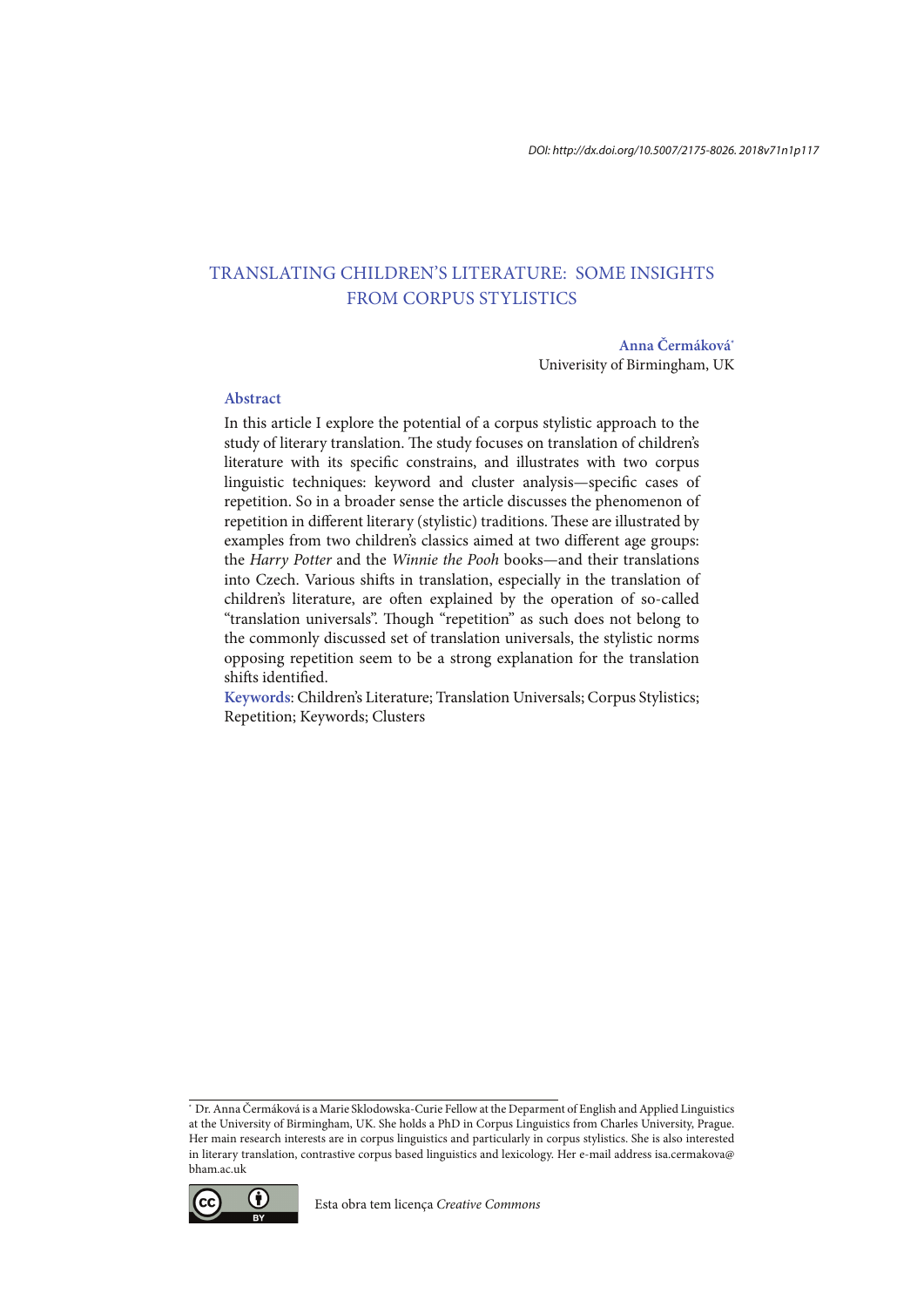# **1. Introduction**

"Classic" children's literature is oten exceptional in its intertextuality, since it may transcend national literary traditions in ways adult literature more rarely does. In this sense, translation, as a form of adaptation and intertextuality, plays an extremely important role. The importance of translation, however, varies in diferent national literary traditions. For small languages, such as Czech, translations constitute a substantial part of the canon of children's literature. Arguably, this canon is to a certain degree international and to some extent common to many literary traditions (e.g.the Swedish Pippi Longstocking, the French The Little Prince, and the English Alice in Wonderland or the Harry Potter series have been appropriated by children all over the world). "Smaller" languages in general seem to be more accepting of foreign books, and the proportion of children's classics that actually are translations, albeit entirely domesticated, may be fairly high if not in the majority1. The situation for English is entirely different; as Lathey (2011: 203) says, it is estimated that children's book production in the UK yearly involves only about 2% of translations.

Translating for children involves a number of specifics; especially developmental stages need to be taken into account — "[t]ranslators should be aware of the stylistic features and modes of address appropriate for diferent age groups" (Lathey 2011: 199). And as Lathey further says: "Fortunately, the speciic demands of translating for children are now the subject of discussion and debate in both professional and academic circles" (ibid). The following work is situated in the ield of corpus stylistics and aims to show how the corpus linguistics methods used in the analysis of literary texts can be also beneficial in the analysis of literary translation and even support the translation process itself. A translator performing a stylistic analysis of the text to be translated should not only look at "how the text means what it does" but ideally also proceed to a stage "which seeks to explain, not only how the text means what it does, but also why a writer may have chosen to shape the text in a particular way" (Malmkjær 2003: 38).

I will illustrate this with two case studies of two frequently used methods in corpus linguistics, keyword and cluster analysis, and these will be examined as specific cases of repetition. In the first study I revisit my earlier work on keywords in Harry Potter; the second study of clusters will be illustrated by examples from Milne's Pooh books. The texts were chosen on the basis of their target audience: while with Harry Potter older children are the assumed readership, the Pooh books are traditionally aimed at smaller children and oten read aloud to them by their parents. I will examine and discuss repetition in these texts and their translations in relation to difering stylistic traditions and translation universals.

#### **2. Translating Children's Literature**

he label "Children's Literature" may seem self-evident but in fact it is not straightforward to define. The position of children's literature within the field of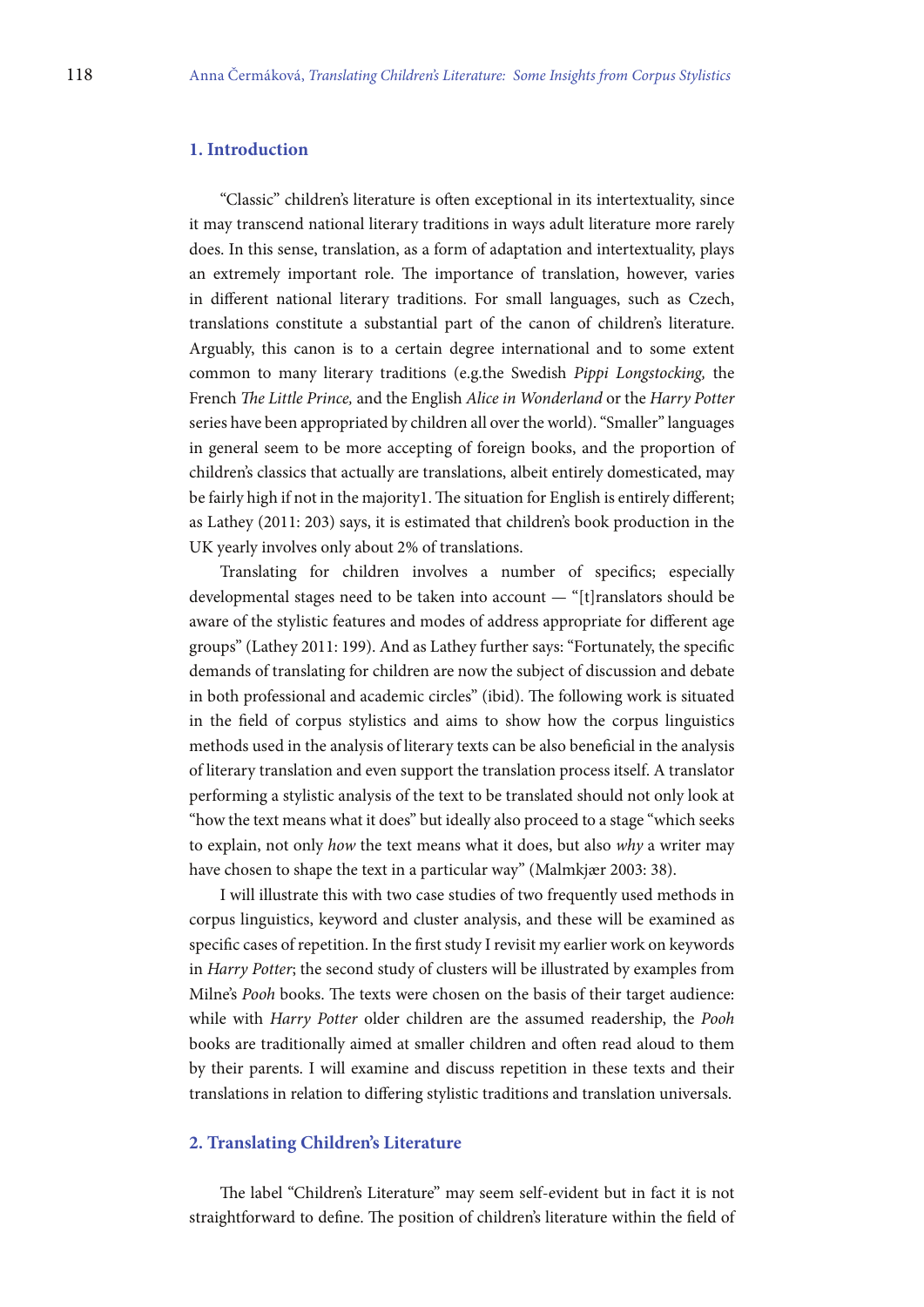literary criticism is not entirely clear and it is far too oten regarded as somewhat inferior to "general" literature. As Nikolajeva (2005: xiii) says (my emphasis):

> Some common prejudices about children's literature, maintained not only by its adversaries but even by its most ardent supporters, include the claims that children's literature is simply action oriented rather than character oriented, optimistic and with happy endings, didactic, and repetitive.

It is especially its didactic nature that is one of its distinguishing features. And as Nikolajeva (1996: 3) further says: "The very emergence of children's literature on a large scale is due to the fact that sometime in the seventeenth century society became conscious of childhood as a special period of life" and children's literature has become to be regarded as an important educational resource. However, the notion of childhood has been substantially changing with time and place (Hunt 2005: 3; Grenby & Immel 2009: xiii) and no doubt that the role of literature in children's lives keeps changing as well.

he "simplicity" of children's literature is perceived both at the narrative and discoursal levels (Nikolajeva 2005). Characters are expected to be uncomplicated, the storyline straightforward, preferably linear, the setting familiar—the same goes for the language: the language of children's literature is assumed to be "a 'scaleddown' version of 'language in general', simplified to be made accessible to these young readers" (Thompson & Sealey 2007: 2). In fact, the language of children's literature has been researched only marginally with a few notable (book length) exceptions (Stephens 1992; Knowles & Malmkjær 1996; Sunderland 2011)2 and recent corpus based studies by Thompson and Sealey (2007) and Wild, Kilgariff and Tugwell (2013)3. This perception of "simplicity" and the didactic character of children's literature arises from the asymmetrical nature of the communication between the reader and the writer:

> The specific feature of communication between a children's writer and a young reader is that it is asymmetrical. A young reader's cognitive capacity, life experience, and linguistic skills are normally diferent from those of an adult writer…. Some scholars claim therefore that children's literature is always adapted to the needs of its audience… involving subject matter as well as form. (Nikolajeva 2005: xv)

Translation is also a form of an adaptation—through time and space—and it is therefore not surprising that another specific area of research in children's literature is its translation (e.g. Puurtinen 1995, 1998; Oittinen 2000; Tabbert 2002; Lathey 2006, 2011). In fact, children's literature has become "a playield" for some translation scholars aiming at identifying some of the translation universals as it has been assumed that these may manifest themselves in the translation of these texts more clearly than in the translations of adult literature. It is especially the demand for accessibility (i.e. adaptation to the needs of the target reader) that are assumed to cause the emergence of translation universals, namely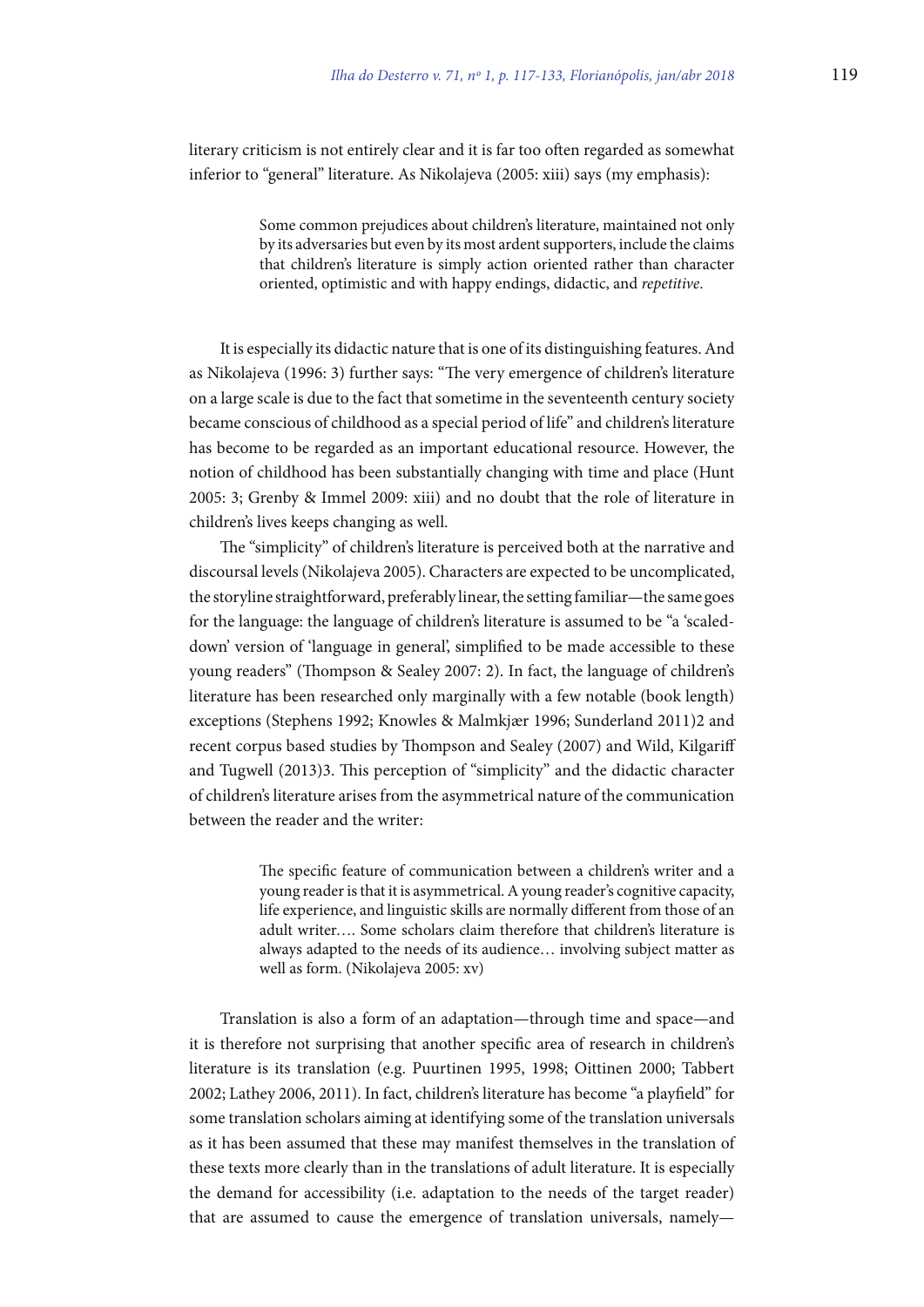simplification, explicitation, and normalization (for discussion see e.g. Laviosa 1998, Malmkjær 2011, Lapshinova-Koltunski 2015, and Ippolito 2013). Baker (1993) deines "simpliication" as "the tendency to simplify the language used in translation" (Baker 1996: 181–182), "explicitation" as the tendency to "spell things out rather than leave them implicit" (Baker 1996: 180) and "normalization" (also called "standardization", "conservatism", "conventionalization"), as "the tendency to conform to patterns and practices which are typical of the target language, even to the point of exaggerating them" (Baker 1996: 176-7).

Although "repetition" as such is not mentioned among the "universals", scholars such as Toury (1977, 1995) and Ben-Ari (1998) see the common translation strategy of avoiding repetition as a "universal" feature of translated language. While the terms simplification, explicitation, and normalization are not generally understood as evaluative, repetition, especially in translation, is judged undesirable. Avoiding repetition is a common translation strategy operating across many languages. Ben-Ari (1998: 1) comments that in the case of repetition "considerations of adequacy come second to considerations of acceptability in the target language", repetition in the translated text is to be avoided even if the source text uses repetition. He then showcases various translators' techniques of avoiding repetition. Even though avoiding repetition in translation seems to be a nearly universal translation strategy, there are still considerable diferences in tolerating repetition among the various rhetorical and stylistic traditions (Abdulla 2001) and translators' dealing with repetition is thus a part of the "normalization" process.

A specific case of repetition, which illustrates the difficulty, concerns reporting verbs. The reporting verb said is the most frequently used reporting verb in English; however, it is perceived as stereotypical by the translation scholar Levý (2011: 113):

> Most professional translators are aware these days that the stereotypical repetition of said in English introducing direct speech quite simply belongs to a diferent literary convention, and as a rule they vary the way they represent this reporting verb in translation.

Corness (2009) investigates translation of said into Czech in a parallel corpus of 22 English source novels translated into Czech, i.e. nearly 10,000 occurrences of reporting said and finds that it was translated into Czech by no less than 1,323 diferent translation equivalents (and only 136 occurred 10 times or more). Farová (2016) carries out a similar study in a parallel corpus of English fiction texts and their translations into Czech and Finnish. While in Finnish the translators keep the nearest equivalent (sanoi) in the majority of cases, there is a clear tendency in Czech for variation (and avoiding repetition, cf. Bečka 1992: 46). Nádvorníková (2017) examines translations of reporting verbs between Czech, French and English using parallel translation corpora and again conirms on larger data the tendency of Czech translators to avoid repetition and especially the repetition of the reporting verb said. However, reporting verbs may, as Mahlberg and Čermáková (forthcoming) show in their analysis of Alice in Wonderland and its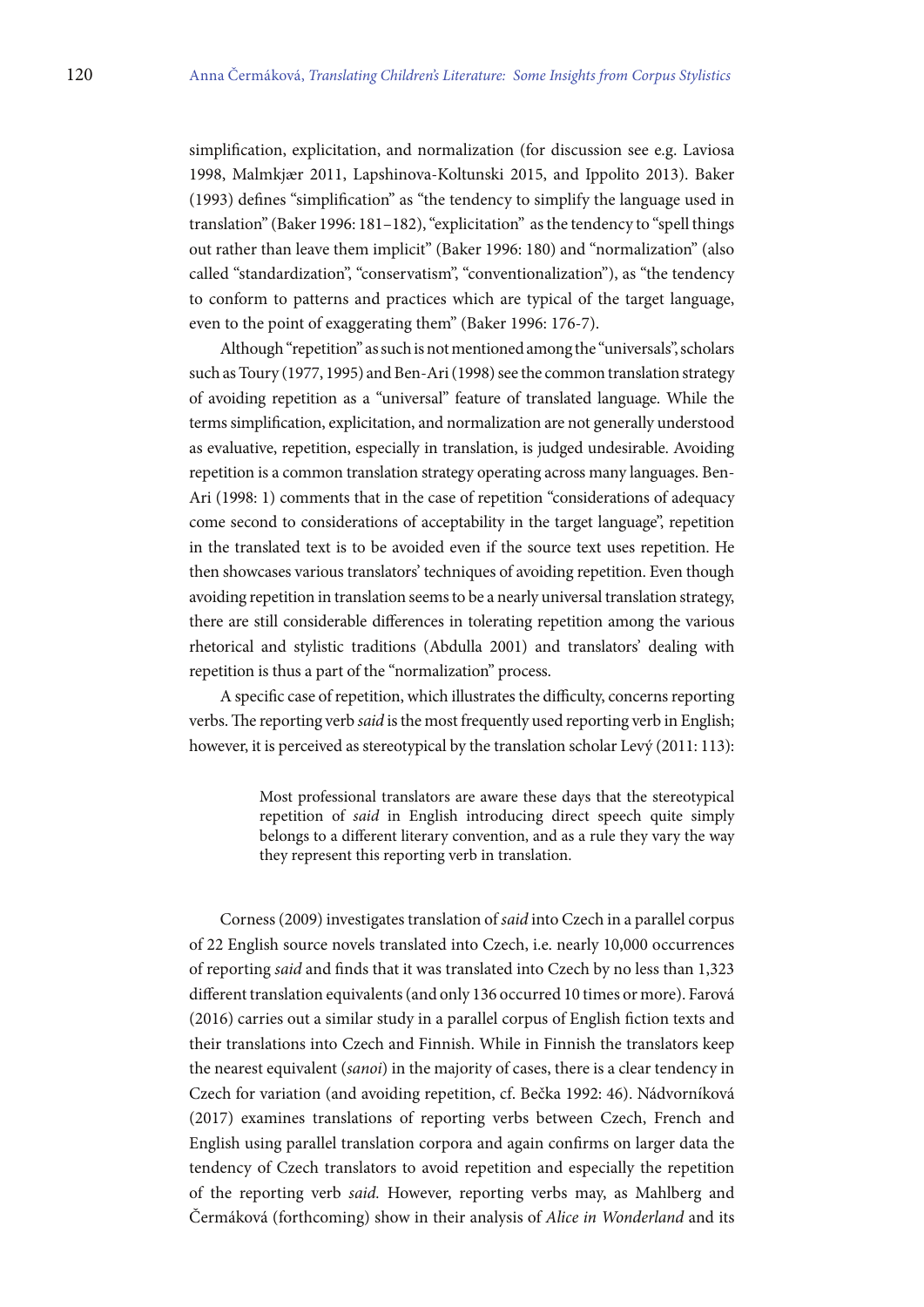Czech translation, substantially contribute to the characterization process and variation of the translation equivalents just for the sake of stylistic variation, i.e. avoiding repetition, may not always be the most suitable translation strategy.

Some researchers argue that readability and naturalness are key expectations in the translations of children's literature, which may provide translators more space for creativity (Oittinen 2000). At the same time, the translations are expected to be ideologically/educationally in line with the target literary setting and other specific features are also relevant; e.g. Alvstad (2010) discusses five issues that need to be considered when translating children's literature. These are:

- 1. cultural context adaptation, which means modification of the original aimed at adjusting a text for the intended reader's frame of reference (Klingberg 1986), which may include adjusting historical and cultural backgrounds such as measurements or names;
- 2. ideological manipulation, which Klingberg (1986) calls "purification" and which is basically a form of censorship that may include stylistic changes or even more drastic content adjustments,
- 3. dual readership (children and adults),
- 4. features of orality, concerns texts that are intended to be read aloud, which may force the translator to chose between the content and sound, and
- 5. relationship between text and image as the "coexistence of a verbal and visual code is common in children's literature" (Alvstad 2010:24). Illustrations should support the text's content and in cases of content shits in the course of the translation process the original illustration may no longer be adequate for the translation.

To this list of issues I would add another one and that is sensitive adaptation of the translation to the stylistic norms of the target language. While it is clear that children's literature, including the translated part, as one of the earliest literacy resources, should more or less conform to the rhetoric tradition with which the children are gradually becoming familiar, this also poses problems if the two rhetoric traditions, i.e. the child's mother tongue and the source text language, are divergent. I will illustrate this (Section 4) with specific cases of repetition and their translation into Czech, as repetition is arguably one of the features of children's literature (see Nikolajeva's quote above).

#### **3. Corpus Stylistics in Translation**

he term "corpus stylistics" is most oten used as a cover term for the application of corpus linguistics methods to the analysis of literary texts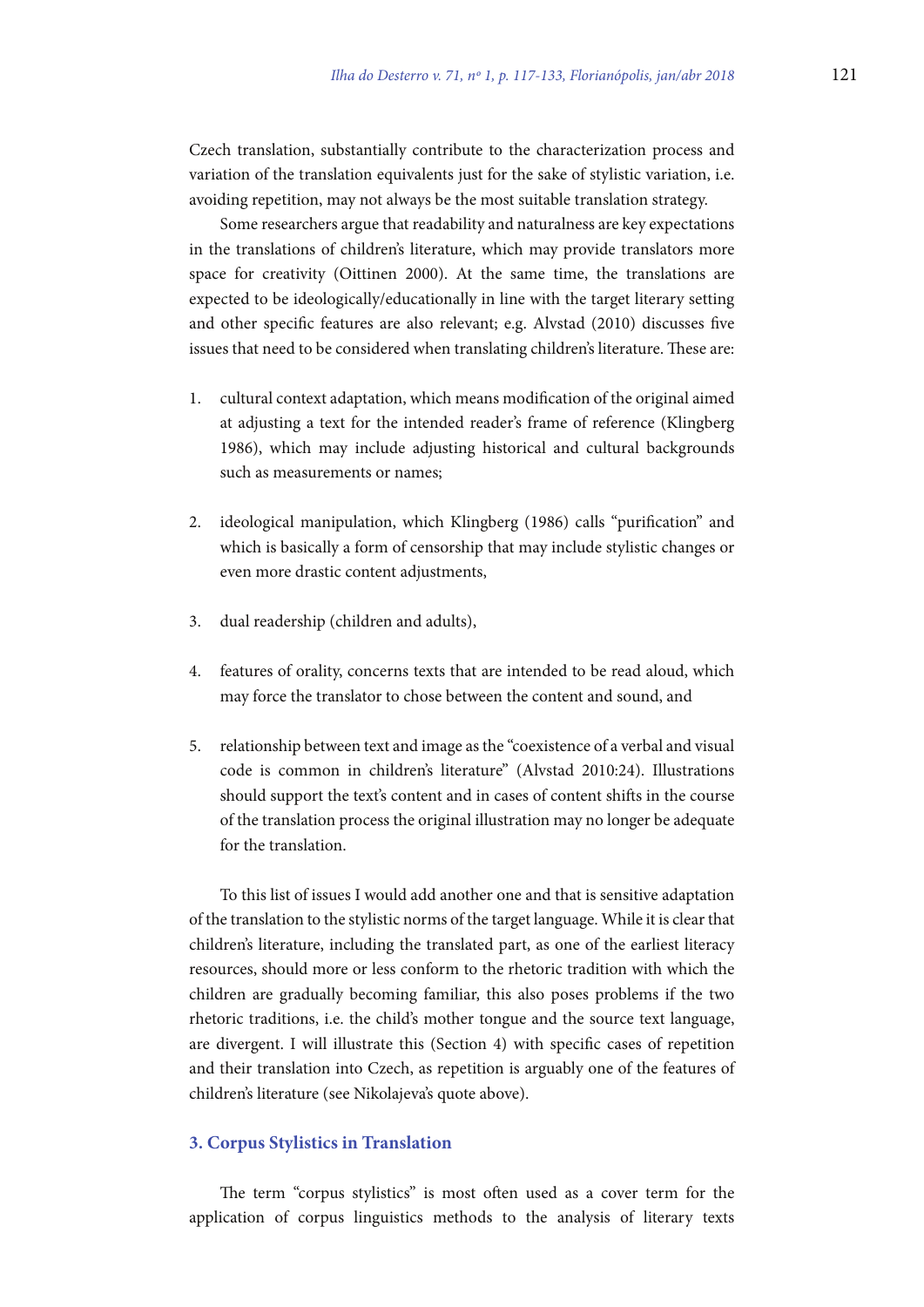(Mahlberg 2015)4. Corpus stylistic studies may look at a work of a particular author (e.g. Mahlberg 2013) or one particular text (e.g. Mahlberg & McIntyre 2011). Essentially, corpus stylistics, being derived from corpus linguistics, relies on comparisons—the text under study is being compared to another text and oten to a large collection of texts; these are called reference corpora, e.g. one text by a particular author may be compared to his/her other texts, or to a corpus of texts of the same period etc. One of the strengths of corpus linguistics is identification of repeated textual patterns and other repetitive textual features.

Repetition—repeated words—are oten seen as "the most uncreative of strategies" (Toolan 2012, p. 17). However, as himself Toolan (2012) argues, "repetition is central to literariness and literary creativity" but, clearly "not just any repetition will do: some kinds of repetition work brilliantly, others we generally agree are disastrous". And how to distinguish them? There are various kinds of repetition and repetitions fulil various functions in the text; they work diferently in poetry (e.g. Toolan 2012) and in iction texts. A commonly used method both in corpus linguistics and corpus stylistics is a keyword comparison. Keywords are words that occur statistically significantly more often; i.e. they are repeated more oten than expected in the text under study in comparison with our reference data. Keywords oten show the "aboutness" of the text (Scott 2010) and applied to the study of iction they may help to identify themes and narrative progression (Toolan 2009), or they may help diferentiate among various characters, as in Culpeper's (2009) study of characters' speech in Shakespeare's Romeo and Juliet. In the translation, by identifying the keywords, the translator may use them to support the translation process itself (Čermáková 2015). Keywords as a specific form of repetition may create lexical networks that contribute to textual lexical cohesion, and in order to render this kind of cohesion in the translation appropriately, these networks need to be identified (Mastropierro & Mahlberg 2017).

Another specific form of repetition are clusters, i.e. sequences of repeated words.5 Mahlberg (2013) in her cluster analysis in the work of Dickens identifies several types of clusters and their functions. One type of cluster she calls "labels": these contain a name or are a part of an expression that is used in a way similar to a name (Mahlberg 2013: 152) and "[i]n addition, Labels relate to the more striking repeated phrases associated with characters that are typically discussed in literary criticism" (Mahlberg 2013: 152). Labels have highlighting and contextualising functions and in Dickens they are oten associated with body language, e.g. Monsieur Rigaud in Little Dorrit who is brought to readers' memory with the help of a cluster and his nose came down. In this sense, the verbatim repetition of five or even more words has an important role and as such we would expect this nature of repetition to be rendered in translation appropriately.

## **4. Repetition in Translation: Harry Potter and Pooh**

I will now present for illustration two very brief case studies of repetition and its treatment in translation6. In Section 4.1 I revisit an earlier study of keywords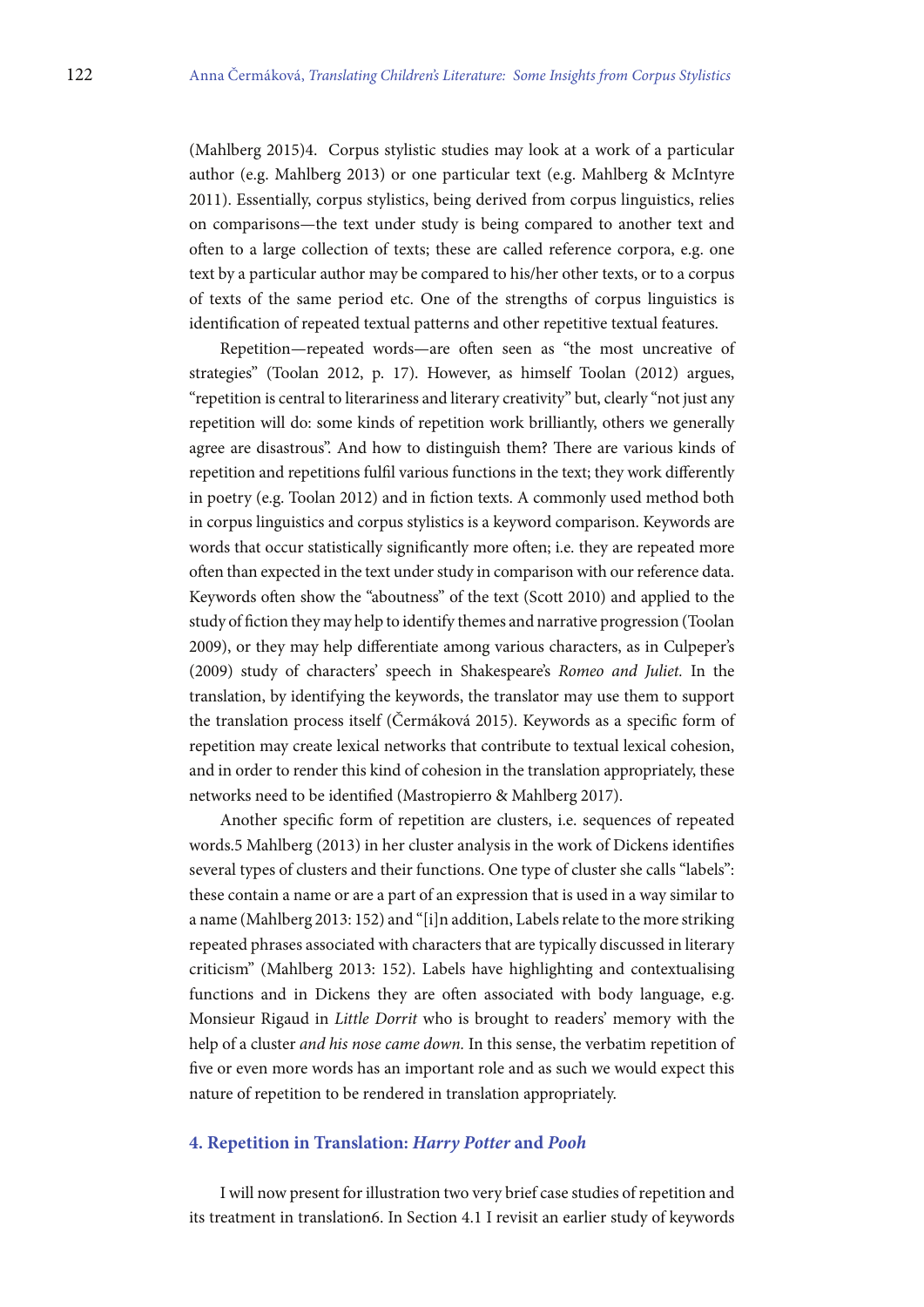in Harry Potter and the Philosopher's Stone (Čermáková & Fárová 2010), and in Section 4.2 I briefly look at clusters in Milne's Pooh books.

## *4.1 Identifying Repetition: Keywords in* Harry Potter

An earlier study (Čermáková & Fárová 2010) examined the Czech and Finnish translation equivalents of some of the English keywords in Harry Potter and the Philosopher's stone (1997) in the translations by Pavel Medek and Jaana Kapari, respectively. The hypothesis of this research was that keywords are sufficiently important words in the original that their translation should show particular consistency. The list of the most frequent keywords itself did not contain any big surprises: it contained mostly proper names and words relating to the novel's theme, e.g. wand, cloak, owl, wizard, broomstick, troll. And as expected, the translator treated most of them with consistent translation equivalents. Some, however, seemed to be problematic, e.g. troll. Troll is not a part of the "domesticated" (i.e. Czech) fictional and fairy-tale world, and the translator was clearly struggling for an equivalent, which ended up in a somewhat distorted cohesion of the story of trolls invading Hogwarts. So, in this case, the inconsistency of the translation equivalents was less caused by the repetition in the source text, and more by the translator's strategy for adapting the ictional world at least partly to the target audience. I will now examine another keyword—wizard—in more detail.

he word wizard appears in the novel 65 times, 14 times as an adjective or in possessive use (e.g. wizard coins, bank, gold, sport, chess), 51 times as a noun. When we examine the concordance lines and sort them to the left, we can notice a number of positively evaluating adjectives (best, great, greatest, famous) in contrast to a single negatively evaluating one, dark:

Mad?" said Percy airily. "He's a genius! Best **wizard** in the world! But he is a bit mad, yes. My dad says it must've been a powerful Dark **wizard** to get round Gringotts, but they don't think Harry looked at the Famous **Wizard** card. "Dumbledore again," he said. He wasn't in Great **Wizards** of the Twentieth Century, or Notable Magical widely believed to be the work of dark **wizards** or witches unknown. Gringotts' goblins today particularly famous for his defeat of the dark **wizard** Grindelwald in 1945, for the discovery of the my master' s instructions - he is a great **wizard** and I am weak - " " You mean he was there in "Hermione!" "Harry - you' re a great **wizard**, you know." "I'm not as good as you, "Professor Dumbledore is a very great **wizard**, Potter, he has many demands on his time -" Considered by many the greatest **wizard** of modern times, Professor Dumbledore is it' s logic - a puzzle. A lot of the greatest **wizards** haven't got an ounce of logic, they'd be stuck

If we further examine the list of collocates (span -5/5), we get words like duel, witches, witch, defeat, greatest, great, dark, wand, bad. This already gives us some idea about the semantic prosody7 of the word in this text: wizards may represent the "good" or "evil" side and there is lots of competition going on between these two sides. This is important for the translation as there is no straightforward translation equivalent in Czech.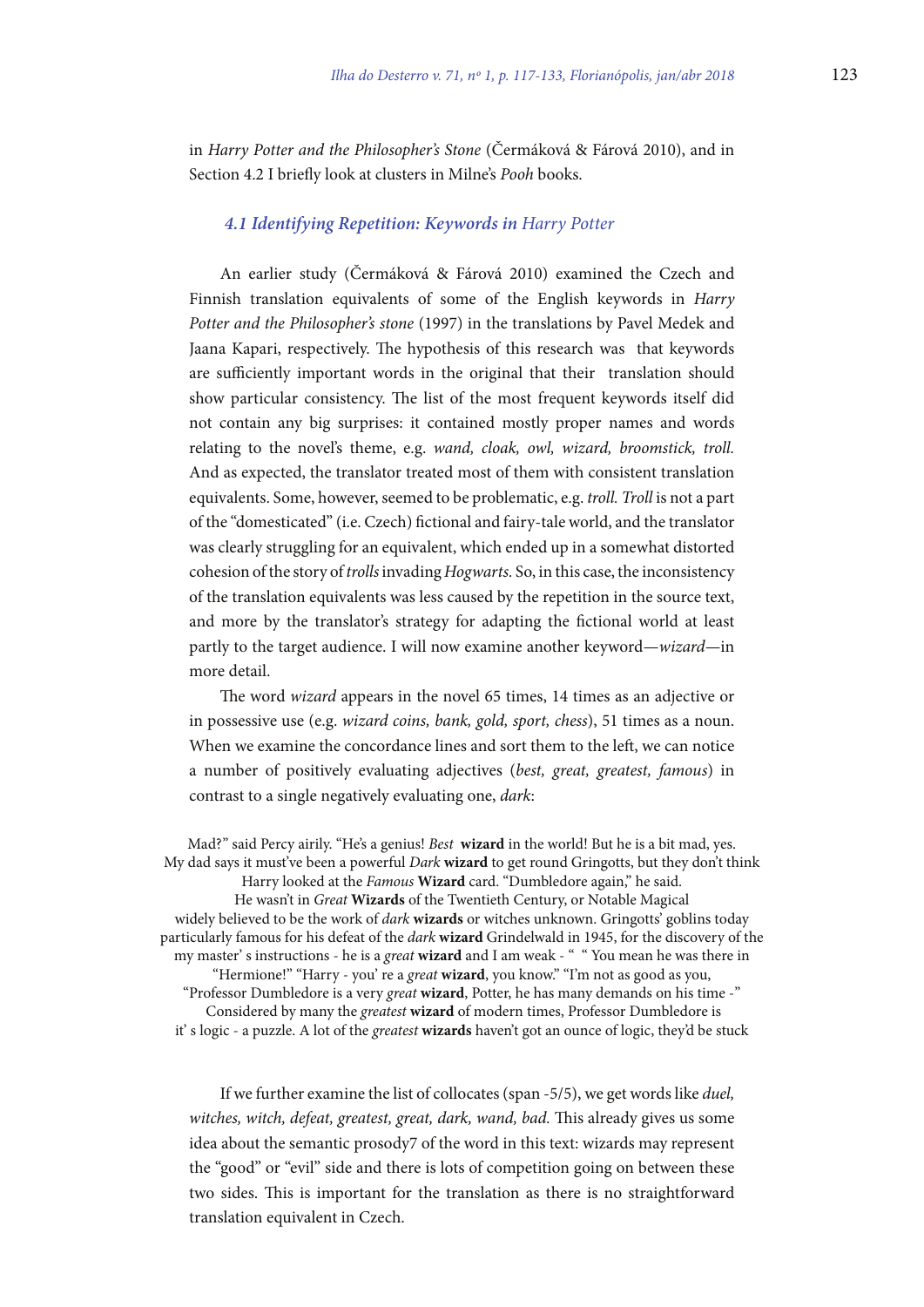When we examine the translation solutions in Czech, we find three major equivalents, the most frequent kouzelník (29 times - 44.6%), the next čaroděj (9 times - 13.8%) and černokněžník (5 times - 7.7%). These equivalents have diferent semantic prosodies in Czech, which I examined in a large corpus of children's literature (12.6 mill. words).8 The most frequent in the latter was čaroděj with a frequency of 54.42 ipm (= instances per million), and occurring in both positive and negative contexts. Kouzelník was less frequent (35.46 ipm), often associated with magicians and illusionists as performers. The least frequent, and clearly negative, was černokněžník (2.7 ipm).

What is interesting in the Czech translation of Harry Potter and the philosopher's stone is the development of translations of the word wizard throughout the translation process. In the first five occurrences of wizard the translator opts for čaroděj. With the sixth occurrence the equivalent changes for čarodějník further modified by zlej ('bad'), which is not present in the source text, see example 1:

#### (1)

See, there was this **wizard** who went ... bad. As bad as you could go. Worse. Worse than worse. His name was ..."

Hagrid gulped, but no words came out.

"Could you write it down?" Harry suggested.

"Nah - can't spell it. All right - Voldemort." Hagrid shuddered. "Don' make me say it again. Anyway, this - this **wizard**, about twenty years ago now, started lookin' fer followers.

To byl totiž **čaroděj**, kterej ... Dal se na špatnou cestu. Byl tak zlej, jak jen to vůbec jde. A horší. Eště horší než horší. Menoval se ... "

Hagrid polkl naprázdno, ale nedostal ze sebe slovo.

"Nechcete to radši napsat?" navrhl Harry.

"To ne ... já nevím, jak se to píše. Ať je teda po tvým - Voldemort," a Hagrid se zachvěl. "Nechtěj po mně, abych to vopakoval. Ať to bylo jak chtělo, před takovejma dvaceti rokama tendleten - ten **zlej čarodějník** začal na svou stranu přetahovat další.

Here the translator clearly feels that he needs to make a distinction between the good and bad wizards; so he chooses a diferent translation equivalent (though having the same word stem čaro-), and by modifying it with the adjective makes the evaluation explicit (this equivalent is used in the whole book series just once). The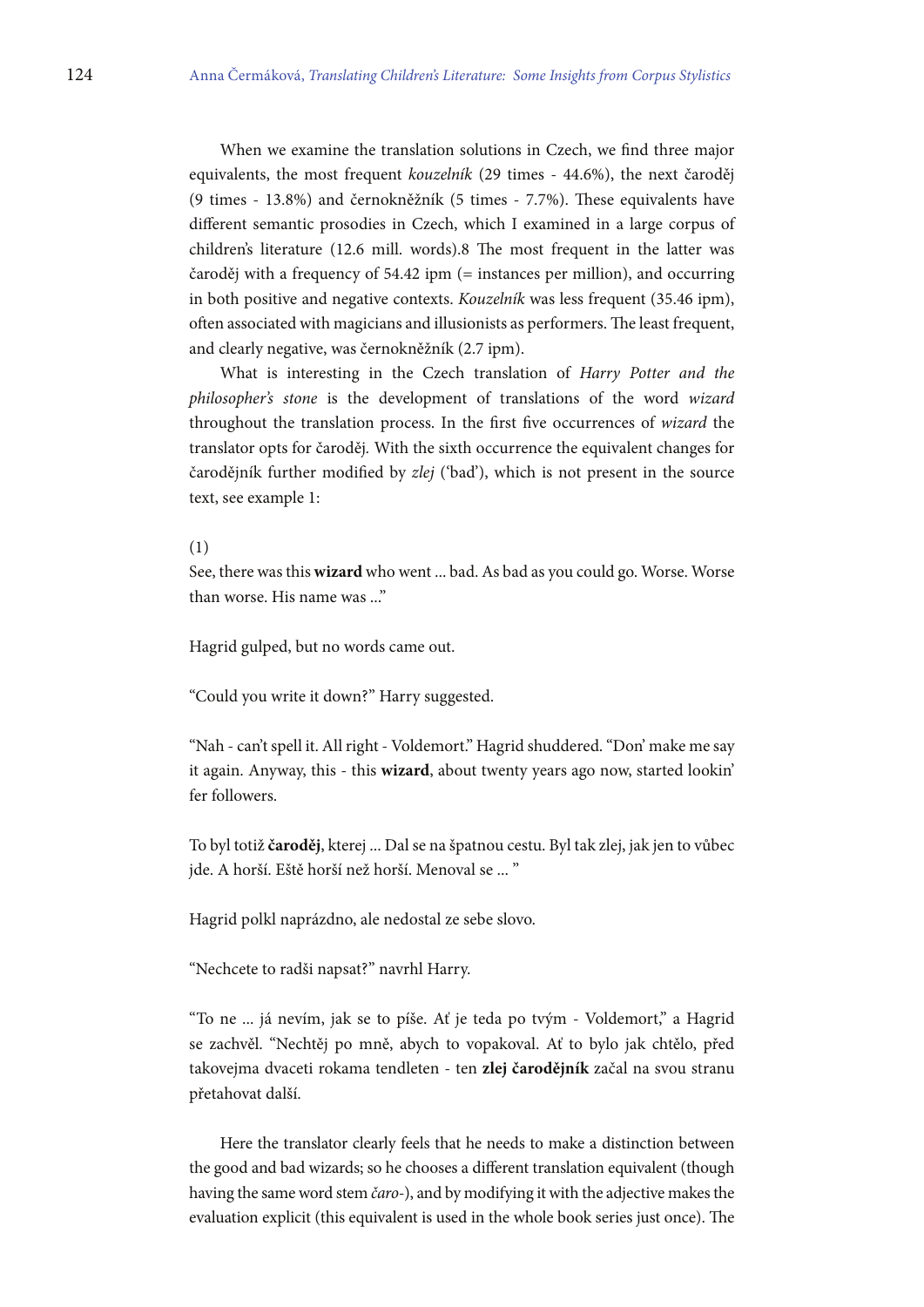next three occurrences of wizard are translated by a newly introduced equivalent kouzelník; then we have four more equivalents čaroděj. Ater that, the translator adopts a systematic policy of using kouzelník for the good wizards and another newly introduced equivalent černokněžník for the bad wizards, see example 2.

#### (2)

Considered by many the **greatest wizard** of modern times, Professor Dumbledore is particularly famous for his defeat of the **dark wizard** Grindelwald in 1945, for the discovery of the twelve uses of dragon's blood and his work on alchemy with his partner, Nicolas Flamel.

Mnozí ho považují za **největšího kouzelníka** moderní doby. Brumbál obzvlášť proslul svým vítězstvím nad **zlým černokněžníkem** Grindelwaldem v roce 1945, objevem dvanácti způsobů použití dračí krve a svými pracemi o alchymii, jež napsal spolu se svým přítelem Nicolasem Flamelem.

For the adjectival/possessive use of wizard, the translator consistently uses the adjective kouzelnický (adjective derived from kouzelník, which suggests this is the unmarked term, the "norm") (ex. 3):

#### (3)

Nah, first stop fer us is Gringotts. Wizards' bank.

Nejdřív ze všeho musíme ke Gringottovejm - to je **kouzelnická** banka.

here is one more interesting observation concerning the translation equivalents of *wizard*. The words often occur with their female counterparts witch(es). There are two main translation equivalents in Czech, both derived from the same stem (čaro-) as the translation equivalent čaroděj (which—as noted above—has been dropped by the translator after the first 13 occurrences of wizard in the text): čarodějka (usually a "good" witch) and čarodějnice (usually a "bad" witch). In these cases the translator opts for the pair kouzelník and čarodějka for the good ones and the pair černokněžník and čarodějnice for the bad ones. In both cases he clearly prefers to have a pair of words not based on the same root, though alliteration (still weakly present in the second pair) might have been an interesting stylistic effect (sounding perhaps too repetitive?) and chooses the consistency he adopted earlier, see examples 4 and 5:

#### (4)

Each house has its own noble history and each has produced **outstanding witches and wizards**.

Každá z nich má vlastní slavnou historii a ze všech vyšli **vynikající kouzelníci a čarodějky**.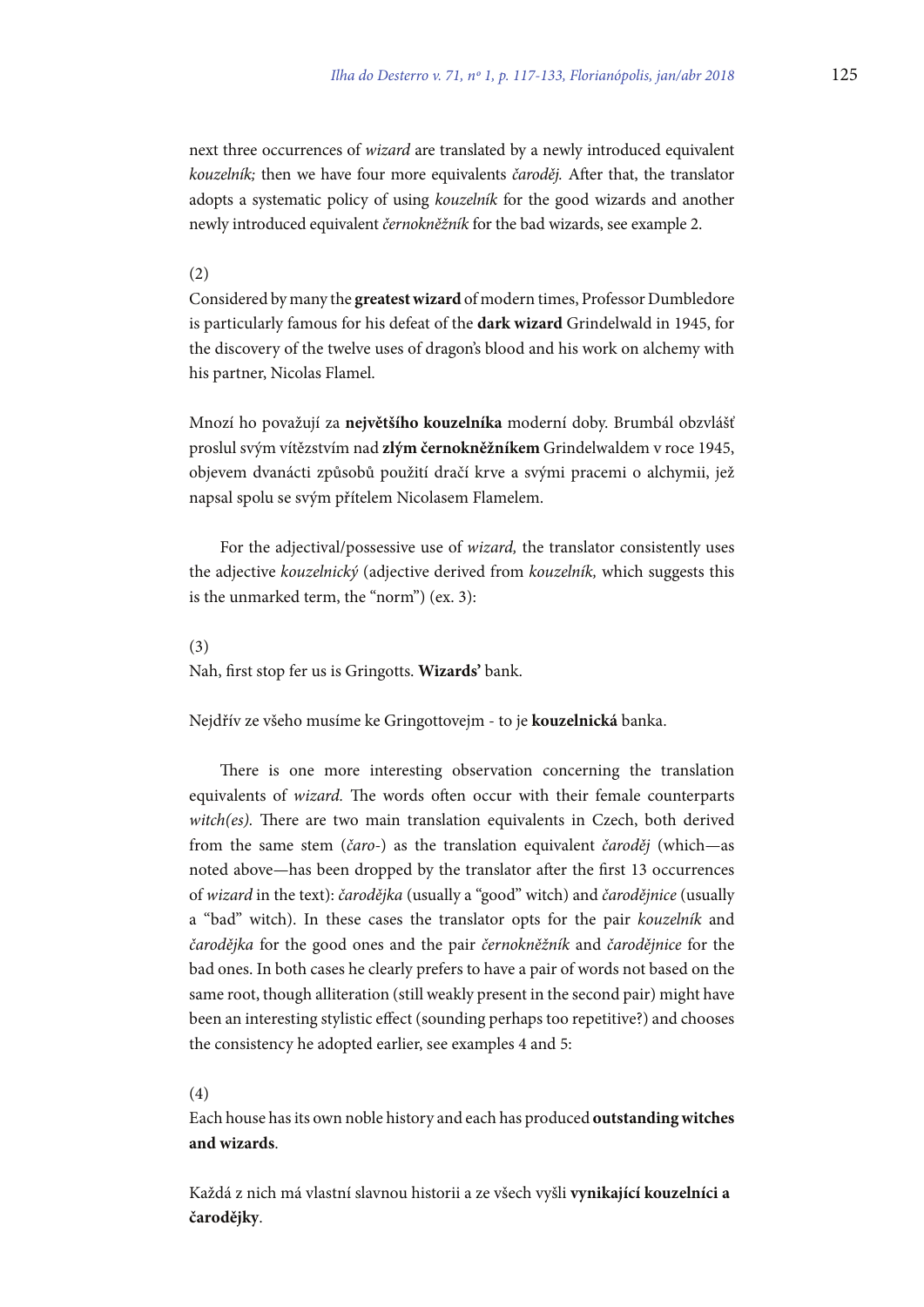### (5)

Investigations continue into the break-in at Gringotts on 31 July, widely believed to be the work of **dark wizards or witches** unknown.

Vyšetřovatelé se nadále zabývají vloupáním u Gringottových 31. července, všeobecně připisovaným neznámému **zlému černokněžníkovi nebo čarodějnici**.

Even though a word like wizard in a book like Harry Potter and the philosopher's stone is a predictable keyword, the development of the translation equivalents above clearly shows that the translator aims at a consistent approach, which is adopted after the first 13 occurrences of the source word in the text. In this case the consistency amounts to explicitation, as the translator decides to draw a clear line between the good and bad wizards. Keeping the first intuitive equivalent čaroděj, would have allowed him to maintain the ambivalent meaning (in terms of the semantic prosodies) of the English wizard. However, when we look at the equivalents of *wizard* in the remaining books in the *Harry Potter* series, it seems that the frequent repetition of this word is uncomfortable for the translator, and he drops the translation strategy adopted in the first book: all three equivalents are used — kouzelník most frequently (605 times), then čaroděj (234 times) and černokněžník only rarely (45 times). This suggests the translator aimed to avoid repetition and "normalization" taking over. Considering the intended audience of these books are older children, this is in line with the Czech stylistic tradition, which prefers variation. However, I would argue, if the intended audience were smaller children, consistency (one way or other) would have been a better strategy.

# **4.2 Identifying Repetition: Clusters in Winnie the Pooh and The** House at Pooh Corner

The following probe into cluster translations loosely follows up on my analysis in Čermáková (2015), in which I examined the translation of John Irving's Widow for One Year. Irving is an author who heavily relies on repetition (often of long word sequences—eight or even more words) and, as the analysis has shown, this is stylistically unacceptable (at least from the translators' point of view) both in Finnish and Czech. I aimed to show that performing a basic corpus stylistic analysis may be a useful and powerful procedure for the translators before they embark on the translation to make their translation decisions more objectively informed (by quantitative analysis). The individual translation solutions and decisions are then obviously a complex procedure. Here we will look at two classic stories for younger children, by A. A. Milne: Winnie the Pooh and The House at Pooh Corne. Both have been translated into Czech by Hana Skoumalová.

I have generated four-word clusters from these two texts and picked two for further brief analysis: A Very Small Animal relating to Piglet (occurring 8 times) and the often quoted *Bear of Very Little Brain* (occurring 7 times). They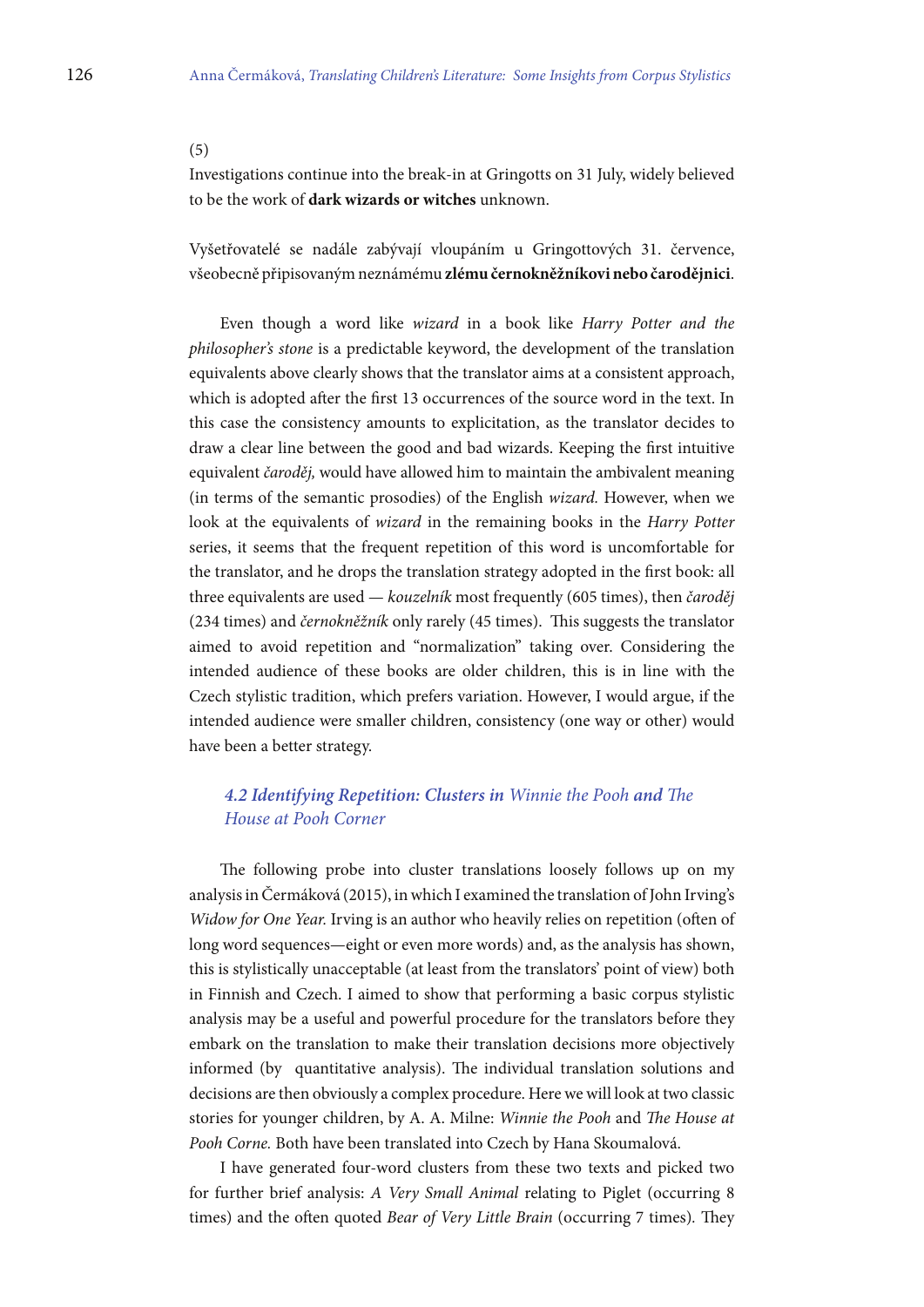can be classiied in Mahlberg's terminology as "labels". Labels, as clusters closely relating to characters, are important and as Toolan (2001: 113, note 3, quoted in Mahlberg 2013: 152) points out: "[t]there seems almost a compulsion, in both authors and readers, to make character names message-bearing". Names have "trait-evoking efects and trigger recall of the features associated with characters" (ibid.). I believe this is even more important in children's literature discourse, both in the case of the books that children are reading for themselves and books that are being read to them. They help children in sketching the character in their minds and understanding the motivations for a character's actions. For the translation, this means that some sort of consistency in the translation is the preferred translation solution.

In the Pooh texts labels are transparent and descriptive ("message-bearing") and are even indicated by the use of capital letters. They play an important role in the narrative, but an exact verbatim repetition is not frequent. Let us now examine the label Bear of Very Little Brain, which relates to the main character. The word *brain* itself occurs for the first time already in the introduction (ex. 6, my emphasis):

#### (6)

Pooh is the favourite, of course, there's no denying it, but Piglet comes in for a good many things which Pooh misses; because you can't take Pooh to school without everybody knowing it, but **Piglet is so small** that he slips into a pocket, where it is very comforting to feel him when you are not quite sure whether twice seven is twelve or twenty-two. Sometimes he slips out and has a good look in the ink-pot, and in this way he has got more education than Pooh, but Pooh doesn't mind. Some have **brains**, and some haven't, he says, and there it is.

We learn that Pooh does not have "any brain" already in the first chapter (ex. 7):

## (7)

"Pooh couldn't, because he hasn't any **brain**. Did I catch it?"

he next occurrence appears at the end of Chapter 3 in a conversation between Christopher Robin and Pooh, in which Pooh calls himself a Bear of No Brain at All (ex. 8):

## (8)

"I have been Foolish and Deluded," said he, "and I am **a Bear of No Brain at All**." "You're the Best Bear in All the World," said Christopher Robin soothingly.

In the next occurrence, we already have the full label that is then repeated several times throughout the text (ex. 9):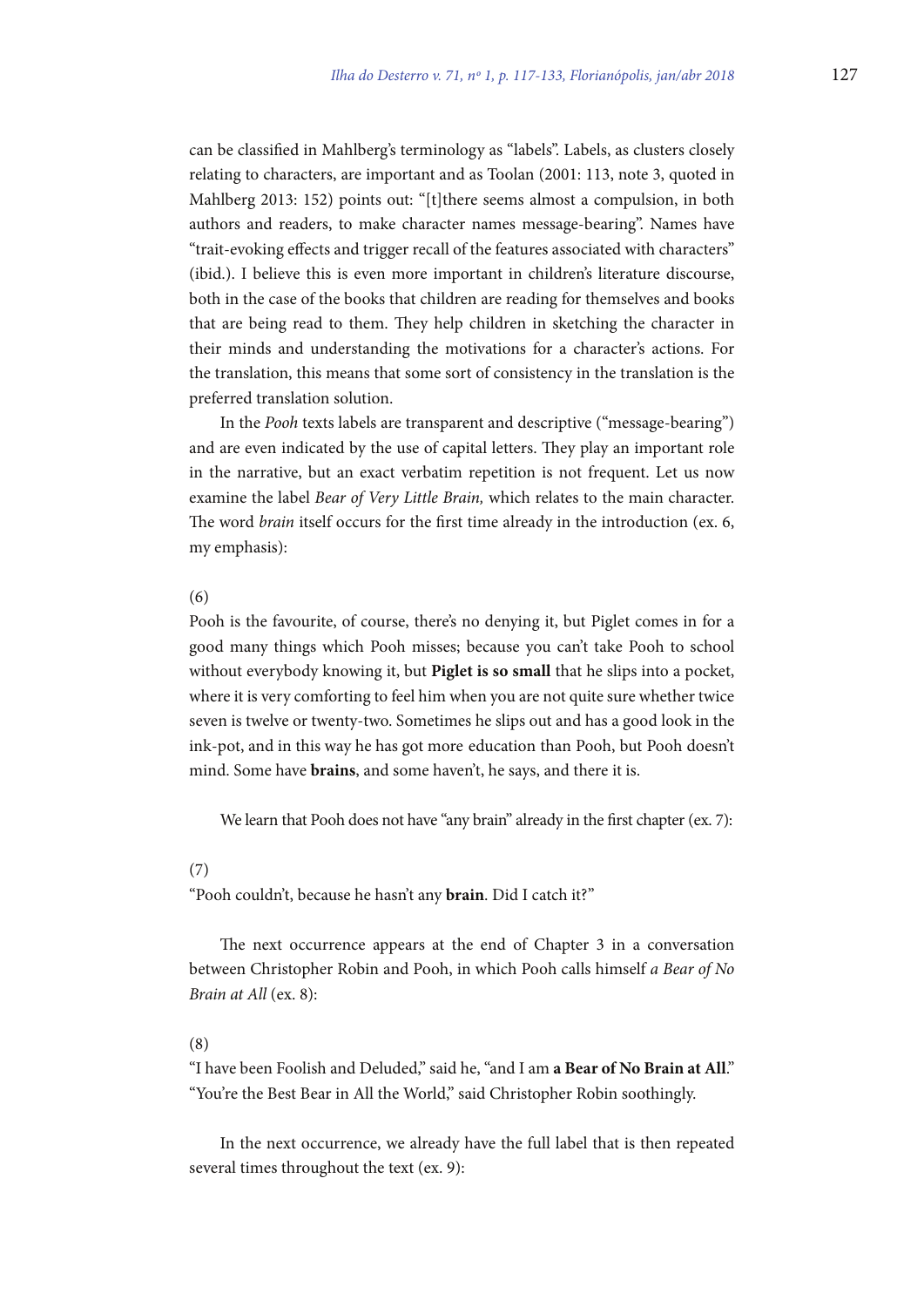(9)

"Terrible and Sad," said Pooh, "because Eeyore, who is a friend of mine, has lost his tail. And he's Moping about it. So could you very kindly tell me how to ind it for him?"

"Well," said Owl, "the customary procedure in such cases is as follows."

"What does Crustimoney Proseedcake mean?" said Pooh. "For I am **a Bear of Very Little Brain**, and long words Bother me."

In all three instances, the translator choses various translation solutions dost filipa in example 7, which is closer to English "enough wits"; a nemám ani špetku rozumu ("and I don't have any brain at all") in example 8; and přihlouplý Medvěd ("silly/stupid Bear") in example 9. Though these convey the meaning, the shift from "very little brain" to "silly/stupid" presents a case of explicitation that I suggest sounds too evaluative and "unkind" to Pooh in the translation. In addition, this variation does not prime the reader for the forthcoming repetition. he repeated cluster Bear of Very Little Brain is translated as: Medvěd s nepatrným rozumem ("Bear with miniscule brain"), Medvěd s malým rozoumkem ("Bear with little brain") on three occasions, hloupoučký Medvěd ("silly/stupid Bear")9.

Due to this variation in translation solutions, the translator is not able to render Milne's word play around the word brain, see ex. 10, in which a Very Clever Brain (subject of the sentence) is translated as "someone really clever" and example 11 with BRAIN OF POOH (occurring in the text four times) is translated as Moudrý Pú ('wise Pooh'), which seems again a considerable shit and explicitation.

## (10)

For he felt sure that **a Very Clever Brain** could catch a Hefalump if only he knew the right way to go about it.

Byl totiž přesvědčen, že **někdo hodně chytrý** by jistě Slona chytil, jenom vědět, kudy na to.

#### (11)

"I shall call this boat **THE BRAIN OF POOH**," said Christopher Robin, and **THE BRAIN OF POOH** set sail forthwith in a south-westerly direction, revolving gracefully.

"Nazvu tuto loď **Moudrý Pú**," řekl Kryštůfek Robin a **Moudry Pú** vyplul půvabným obloukem na jihozápad.

The second cluster I will look at is the label A Very Small Animal used for the Piglet. We find the first mention of Piglet's size already in the Introduction (see example 6 above). The use of this cluster is different to the Bear of Very Little Brain, which in the text of Winnie the Pooh gradually builds up (as illustrated above) and occurs fully for the first time in Chapter 4. A Very Small Animal occurs three times in Chapter 7 (see example 12 and 13); so it is used fairly late in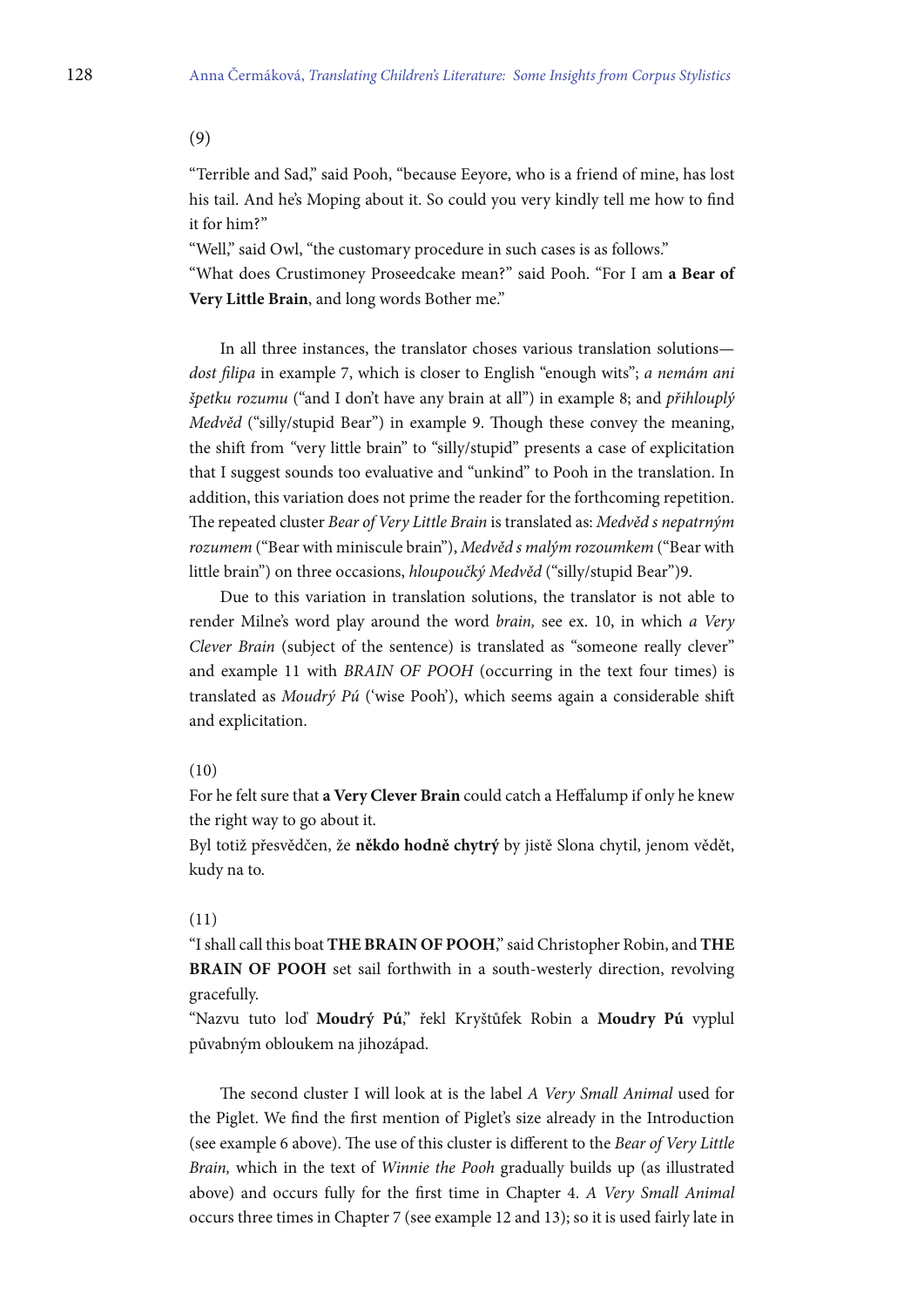the text and then once in Chapter 9 (example 14). We find four more occurrences in The House at Pooh Corner.

## (12)

"It is hard to be brave," said Piglet, sniffing slightly, "when you're only a Very **Small Animal**."

Rabbit, who had begun to write very busily, looked up and said:

"It is because you are **a very small animal** that you will be Useful in the adventure before us."

## (13)

## PLAN TO CAPTURE BABY ROO

1. General Remarks. Kanga runs faster than any of Us, even Me.

…

4. A Thought. If Roo had jumped out of Kanga's pocket and Piglet had jumped in, Kanga wouldn't know the diference, because Piglet is **a Very Small Animal.**

…

11. And Kanga wouldn't discover the diference until Aterwards

#### (14)

"It's a little Anxious," he said to himself, "to be **a Very Small Animal** Entirely Surrounded by Water. Christopher Robin and Pooh could escape by Climbing Trees ….

What is interesting about this phrase is its simplicity and seeming normality. However, if we look into the BNC's subcomponent of iction aimed at children, we do not find one single occurrence of very small animal. We do not even find the phrase in the whole BNC. We do find small animal 29 times but the usage is oten quite "technical", as in the following example.

Since all available records show that barn owls swallow small animal prey whole

he translation equivalents used are based around malé zvířátko ('small animal', animal in diminutive) variously modified by  $tak$  ('so') (2 times), docela ('quite'), velmi ('very') and without modification  $(4 \times 1)$ . The use of the diminutive here makes this perfectly normal sounding for children's texts (indeed we find the phrase several times in the corpus of the Czech literature for children, see note 8). Also the fact that the core translation equivalent is made of two words only diminishes the repetitive effect in the original text. Thus the translation is smoothed out without this phrase being anyhow extraordinary, making this another normalisation manifestation.

hese are indeed small translation shits; considered jointly they show that one layer of Milne's narrativity is not being conveyed in the Czech translation. It also suggests that translation 'universals' of explicitation and normalization are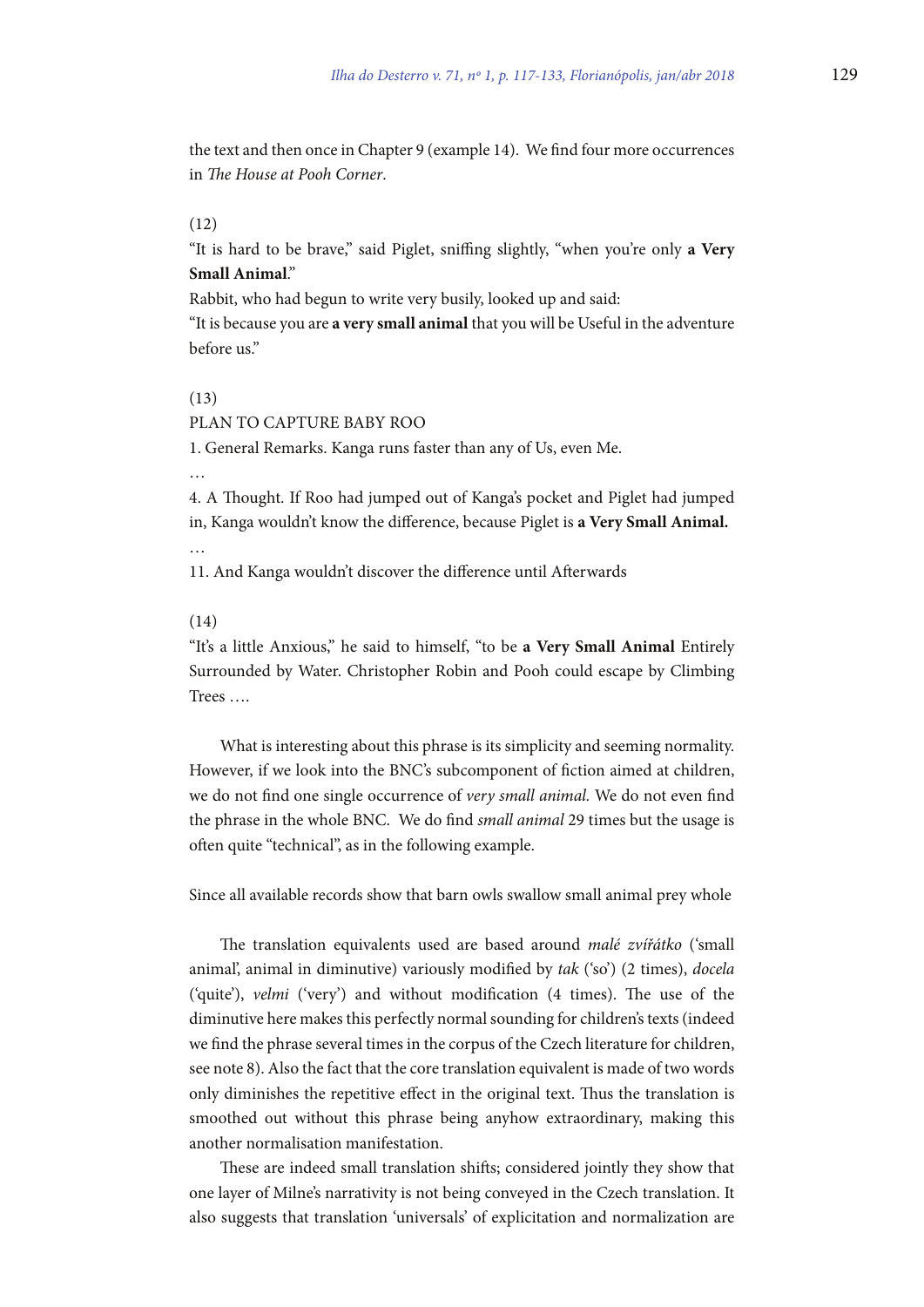operating here, consciously or subconsciously on the part of the translator, with some negative consequences.

## **5. Conclusion**

In this article I have aimed to show how corpus stylistics can be used in the analysis of literary translation and further how it can support a translator's stylistic analysis by enlarging the toolkit with corpus linguistics techniques. By identifying keywords and clusters as starting points, we are able to uncover lexical networks that contribute to the construction of literary meaning and cohesion in the text that is of speciic importance for the young reader. We have seen that repetition seems to be a source of discomfort for many translators. Lexical repetition is most often compensated for by the use of synonymy (in its broadest sense). The resulting semantic networks convey a similar meaning but the original lexical networks are altered or even lost. Coming back to the quote from Malmkjær (2003) in the introduction, I would argue that in some cases, due to persistent stylistic norms, the translators remain at stage one — "how the text means what it does" and do not proceed to the next stage "which seeks to explain … also why a writer may have chosen to shape the text in a particular way" (Malmkjær 2003, my emphasis). In the case of children's literature this may be mainly due to constraints imposed by the acceptability of the final text. The various shifts in translations I demonstrated here (and that have been demonstrated elsewhere) may be explained as a natural part of the translation process in which translation universals operate. But, in fact, what many of these shits seem to show is the translators' strategy of simply avoiding repetition and conforming to the target stylistic norms.

As is the case in all translation, "[t]ranslators are the artisans of compromise" (Lefevere 1992: 6); they are in a position where they have to interpret and mediate between two texts (Lefevere 1992: 10—11), and in translating children's literature they need to take into account their immature reader for whom higher levels of explicitation, normalization and simpliication may seem perfectly suitable translation strategy.10 However, with stylistically carefully crated source texts, the "why" is as important as the "how" and "what".

#### **Notes**

- 1. Based on the statistics from the Municipal Library in Prague for the year 2012, the top twenty list of most borrowed (and presumably read) children's books contains only one book by a Czech author, all the rest being translations.
- 2. All three books are concerned with the question of the ideological load in children's books and how it is manifested linguistically.
- 3. Thompson and Sealey (2007) quantitatively explore children's fiction and compare it to fiction texts for adult readers, while the study by Wild et al. (2013) is more lexically oriented and uses keywords as the analytical method (see also Section 3).
- 4. McIntyre (2015, p. 60) criticises "the tendency to deine corpus stylistics rather narrowly as the analysis of literary texts using corpus linguistic techniques"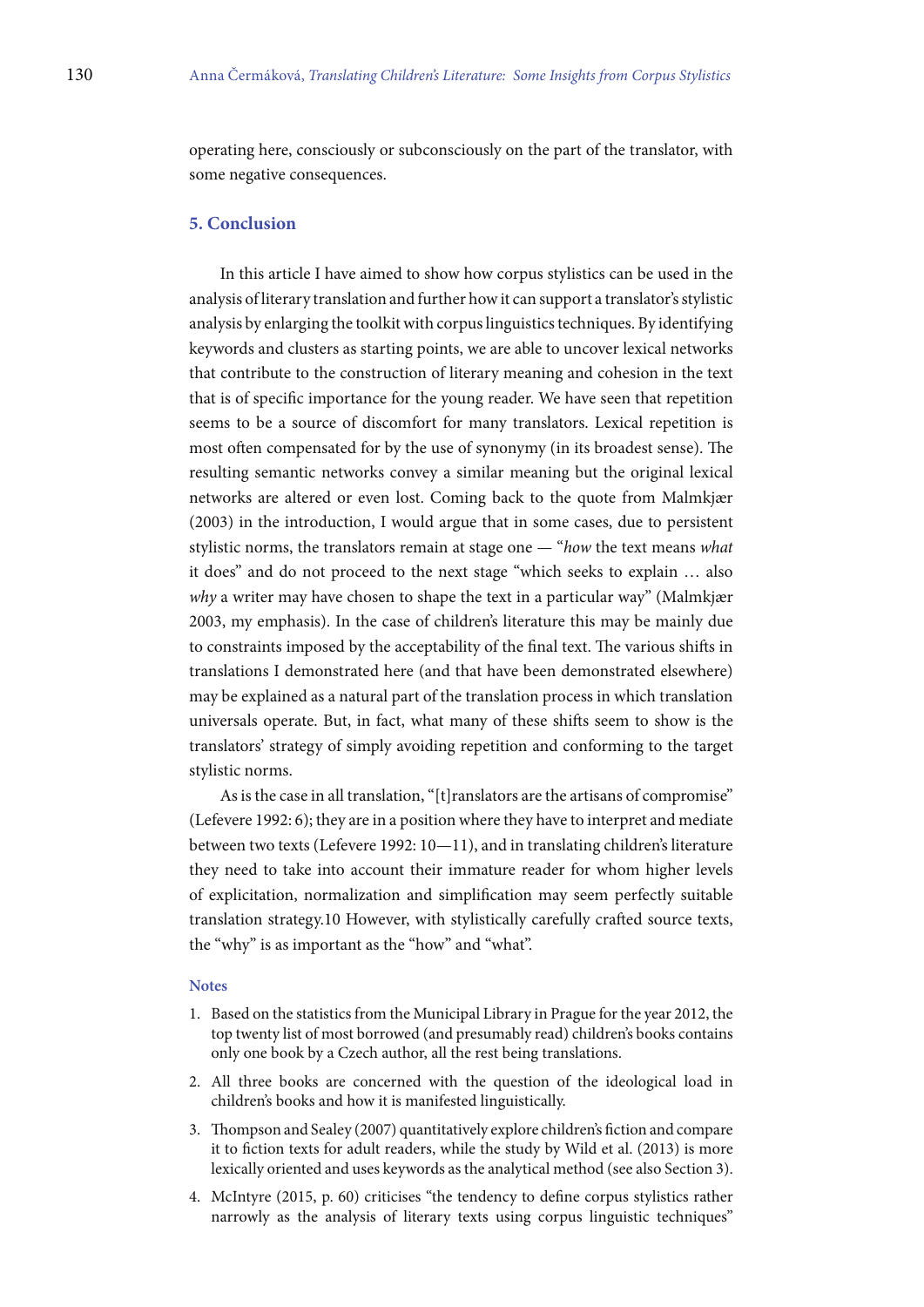because "stylistics (of the corpus and non-corpus varieties) is not solely concerned with the analysis of literature" and proposes the following definition of corpus stylistics: "the application of theories, models and frameworks from stylistics in corpus analysis".

- 5. he term 'cluster' is oten interchangeably used with the more general term 'n-gram', where the *n* specifies the number of consecutive words that are repeated. Another widely used term in corpus linguistics for repeated sequences of words is 'lexical bundle' (Biber et al. 1999).
- 6. The parallel corpus *InterCorp* available at www.korpus,cz was used throughout the analysis.
- 7. For the concept of 'semantic prosody' see Sinclair (2004). Here I adapt the concept as text specific (see also Mastropierro & Mahlberg 2017).
- 8. Texts with the label JUN in SYN\_v4 corpus, available at www.korpus.cz
- 9. There is a difference between  $p\ddot{r}$ ihlouplý and hloupoučký. They both mean "a bit silly", but while the first adjective achieves a toning down with the prefix  $pri$ - but remains still fairly negative, the latter case is a diminutive form, in which the negative evaluation is somewhat weakened.
- 10. In addition, we should remind ourselves that the inal translation product, the printed book we ind on the bookshelves, has undergone also an editing process in the publishing house, where editing may take place without consultation of the original text.

#### **References**

Abdulla, A. K. (2001). Rhetorical repetition in literary translation. Babel, 47(4),

289–303. Amsterdam: John Benjamins

Alvstad, C. (2010). Children's literature and translation. In Y. Gambier & L.

- van<sub>John Benjamins.</sub> Doorslaer (Eds.), Handbook of translation studies, Vol. 1, (pp. 22–27). Amsterdam:
- Baker, M. (1996). Corpus-based translation studies: The challenges that lie ahead. In H. Somers (Ed.), Terminology, LSP and Translation, (pp. 175–186). Amsterdam: John Benjamins.
- Bečka, J. V. (1992). Česká stylistika (Czech Stylistics). Praha: Academia.

Ben-Ari, N. (1998). The ambivalent case of repetitions in literary translation. Avoiding repetitions: a 'universal' of translation. Meta, 43(1), 68–78. Les Presses de l'Université de Montréal.

Biber, D., Johansson, S. Leech, G., Conrad, S. & Finegan, E. (1999).

Longman grammar of spoken and written English. London: Longman

- Čermáková, A. (2015). Repetition in John Irving's novel A Widow for One Year: A corpus stylistics approach to literary translation. International Journal of Corpus Linguistics 20(3), 355–377. Amsterdam: John Benjamins.
- Čermáková, A. & Fárová, L. (2010). Keywords in Harry Potter and their Czech and Finnish translation equivalents. In F. Čermák, P. Corness & A. Klégr (Eds.), InterCorp: Exploring a Multilingual Corpus, (pp. 177-188). Praha: NLN.
- Corness, P. (2009). Shits in Czech translation of the reporting verb said in English fiction. In F. Čermák, P. Corness & A. Klégr (Eds), InterCorp: Exploring a Multilingual Corpus, (pp. 159–176). Praha: NLN.
- Culpeper, J. (2009). Keyness: Words, parts-of-speech and semantic categories in the character-talk of Shakespeare's Romeo and Juliet. International Journal of Corpus Linguistics 14(1), 29–59.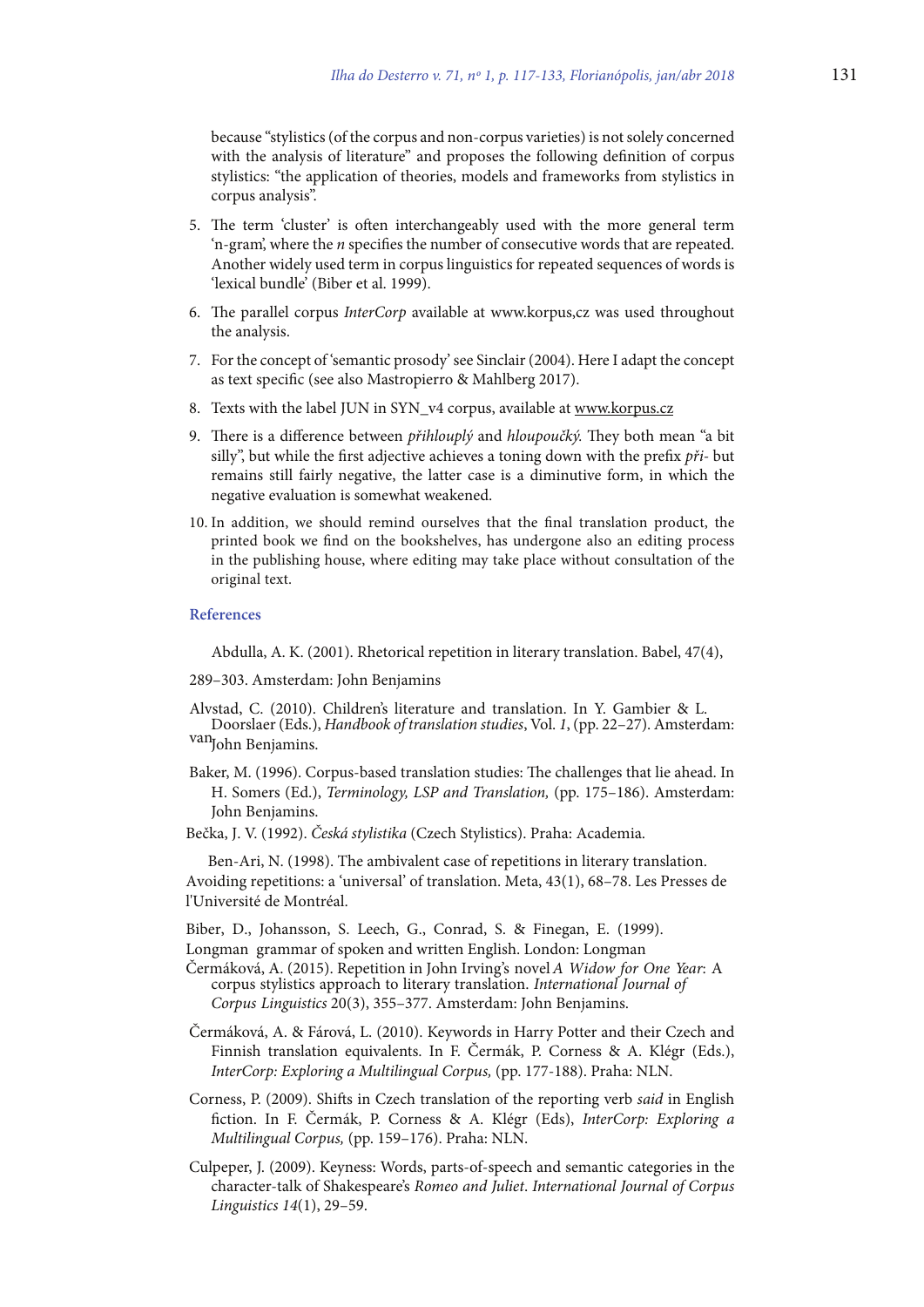- Fárová, L. (2016). Uvozovací slovesa v překladech třech různých jazyků. In A. Čermáková, L. Chlumská & M. Malá (Eds), Jazykové paralely, (pp. 145–161). Praha: NLN.
- Grenby, M. O. & Immel, A. (2009). The Cambridge companion to Children's Literature. Cambridge: CUP.
- Hunt, P. (2005). Introduction: the expanding world of Children's Literature Studies. In P. Hunt (Ed.), Understanding Children's Literature. 2<sup>nd</sup> Edition. London/New York: Routledge, 1-114.
- Ippolito, M. (2013). Simplification, explicitation and normalization: Corpus-based research into English to Italian translations of children's classics. Newcastle upon Tyne: Cambridge Scholars Publishing.
- Klingberg, G. (1986). Children's fiction in the hands of the translators. Lund: CWK.
- Gleerup. Knowles, M. & Malmkjær, K. (1996). Language and control in Children's

Literature. London: Routledge.

Lapshinova-Koltunski, E. (2015). Variation in translation: evidence from corpora. In C. Fantionuoli & F. Zanettin (Eds.), New directions in corpus-based translation studies, (pp. 93–114). Berlin: Language Science Press.

Lathey, G. (Ed.). (2006). The Translation of Children's Literature: A Reader. Clevedon: Multilingual matters.

\_\_\_\_\_\_. (2011). The translation of literature for children. In K. Malmkjær &

K. Windle (Eds.), The Oxford handbook of translation studies, (pp. 198-213). Oxford: OUP.

Laviosa, S. (1998). Core Patterns of Lexical Use in a Comparable Corpus of English Narrative Prose. Meta: Translator's Journal 43(4), 557–571. Les Presses de l'Université de Montréal.

Lefevere, A. (1992). Translating literature. Practice and theory in a comparative literature context. New York: The Modern Language Association of America.

Levý, J. 2011. The Art of translation. Trans. by P. Corness. Amsterdam: John Benjamins.

Mahlberg, M. (2007). Corpora and Translation Studies: Textual Function of Lexis

in Bleak House and in a Translation of the novel into German. In V. Intouti, G. Todisco & M. Gatto (Eds.), La Traduzione. Lo Stato dell'Arte. Translation. The state of the Art (pp. 115–135). Longo: Ravenna.

. (2013). Corpus stylistics and Dickens' fiction. New York: Routledge.

\_\_\_\_\_\_. (2015). Literary Style and literary texts. In D. Biber & R. Reppen (Eds.), he Cambridge handbook of English corpus linguistics (pp. 346–361). Cambridge: Cambridge University Press.

- Mahlberg, M. & Čermáková, A. (forthcoming). Patterns in Translation. In M. Mahlberg & A. Čermáková (Eds.), Corpus As Discourse. Amsterdam: John Benjamins.
- Mahlberg, M. & McIntyre, D. (2011). A case for corpus stylistics: Ian Fleming's Casino Royale. English Text Construction 4(2), 204–227.

Malmkjær, K. (2003). What happened to God and the angels: An exercise in translational stylistics. Target. International Journal of Translation Studies 15(1), 37–58. Amsterdam: John Benjamins.

- Malmkjær, K. (2011). Translation Universals. In K. Malmkjær & K. Windle (Eds.), he Oxford Handbook of Translation Studies. Oxford: Oxford University Press.
- Mastropierro, L. & Mahlberg, M. (2017). Key words and translated cohesion in Lovecrat's At the Mountains of Madness and one of its Italian translations. English